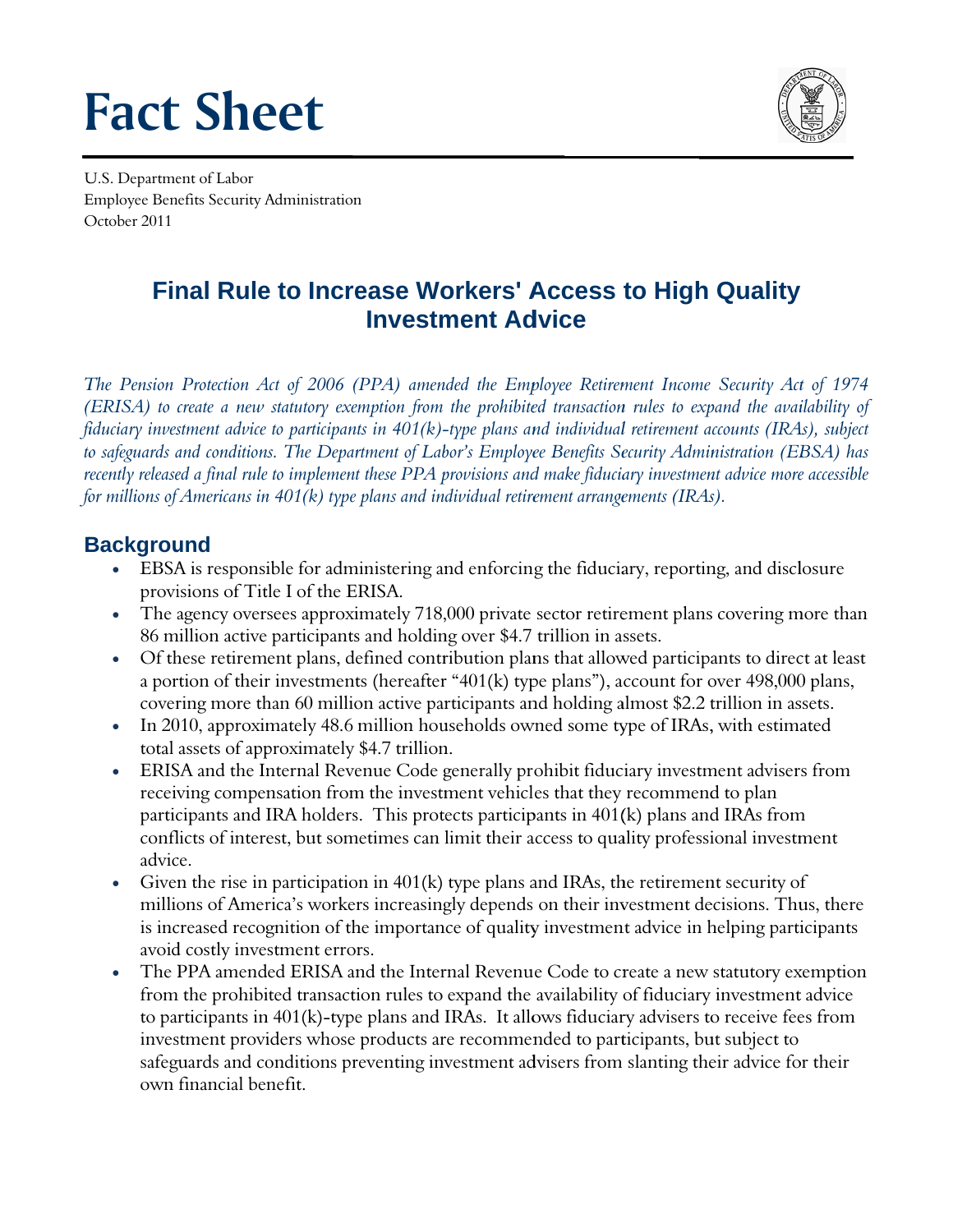The Department published a Notice of Proposed Rulemaking in March 2010 to implement the PPA provisions.

## **Overview of the Final Investment Advice Regulation**

- The statutory exemption allows fiduciary investment advisers to receive compensation from investment vehicles they recommend if either (1) the investment advice they provide is based on a computer model certified as unbiased and as applying generally accepted investment theories, or (2) the adviser is compensated on a "level-fee" basis (i.e., fees do not vary based on investments selected by the participant). The final regulation provides detailed guidance to advisers on compliance with these conditions.
- The regulation also shows advisers how to comply with other conditions and safeguards in the statutory exemption, including:
	- o Requiring that a plan fiduciary (independent of the investment adviser or its affiliates) authorize the advice arrangement.
	- o Imposing recordkeeping requirements for investment advisers relying on the exemption.
	- o Requiring that computer models must be certified in advance as unbiased and meeting the exemption's requirements by an independent expert.
	- o Establishing qualifications and a selection process for the investment expert who must perform the above certification.
	- o Clarifying that the level-fee requirement does not permit investment advisers (including their employees) to receive compensation from any party (including affiliates) that vary on the basis of the investments participants select.
	- o Establishing an annual audit of both computer model and level-fee advice arrangements, including the requirement that the auditor be independent from the investment advice provider.
	- o Requiring disclosures by advisers to plan participants.
- The final rule does not affect the applicability of the Department's prior guidance on the application of the prohibited transaction rules and existing prohibited transaction exemptions to investment advice arrangements.
	- o For example, the guidance contained in Advisory Opinion Nos. 2011-08A, 2005-10A (Country Trust Bank), 2001-09A (SunAmerica Retirement Markets) and 1997-15A (Frost National Bank) continue to apply.

## **Affected Entities**

- The Department estimates that approximately 134,000 defined contribution plans covering 17 million participants and beneficiaries will offer investment advice pursuant to the statutory exemption and that approximately 3.5 million of these participants and beneficiaries will seek advice from investment advisory firms servicing their employer-sponsored retirement investment plan. The Department also estimates that 17 million IRA beneficiaries will seek investment advice pursuant to the statutory exemption.
- The Department estimates that 16,000 investment advisory firms will provide investment advice pursuant to the statutory exemption.